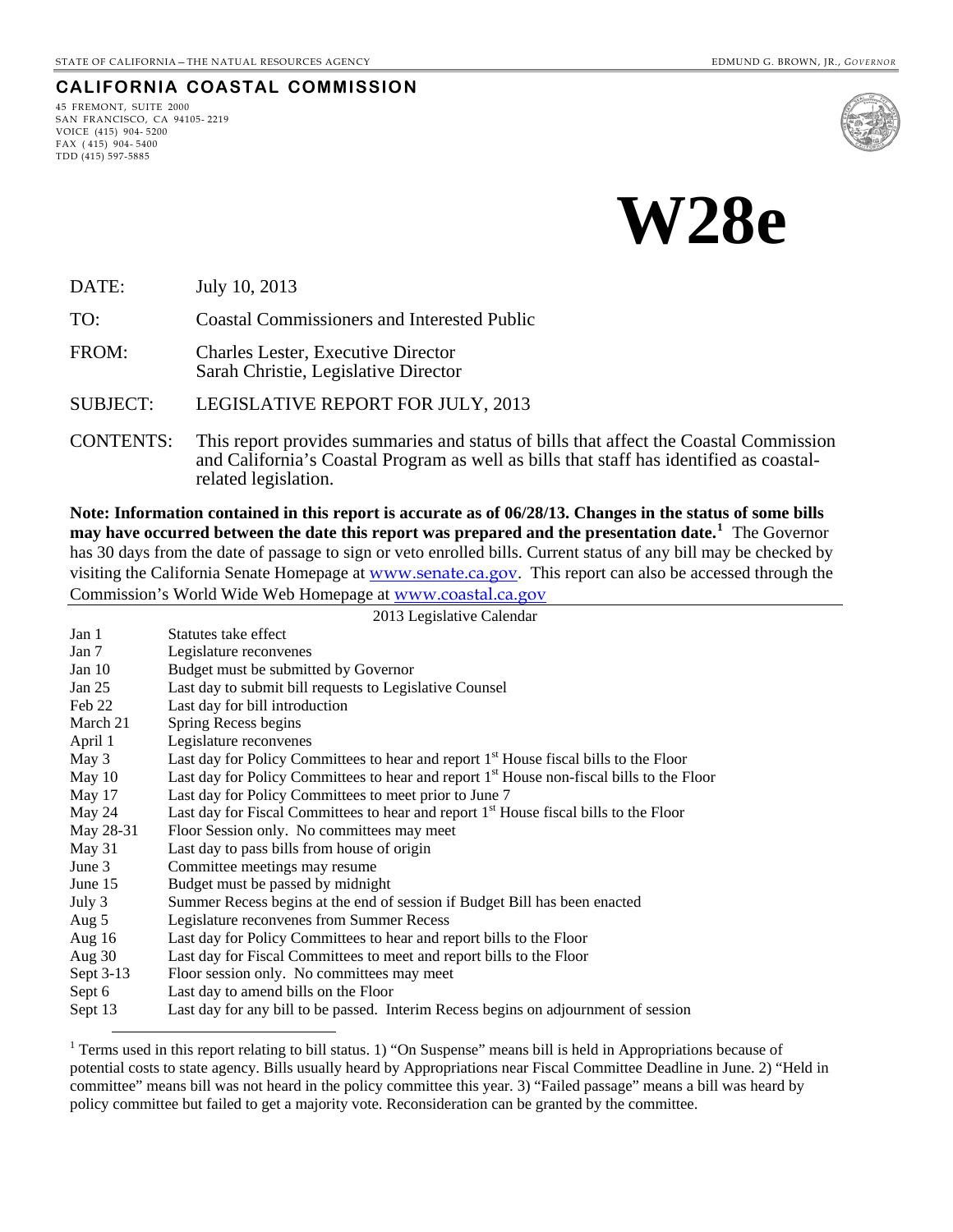# **PRIORITY LEGISLATION**

#### **AB 158 (Levine) Solid waste: single-use carryout bags**

This bill would prohibit specified retail outlets from providing plastic single-use carryout bags, and require the retail outlets to make reusable or compostable bags available to customers. The bill would allow a city or county to impose administrative civil penalties for violations of this measure, payable to the office that brought the action.

| Introduced    | 01/22/13                                          |
|---------------|---------------------------------------------------|
| Last Amended  | 04/09/13                                          |
| <b>Status</b> | Assembly Appropriations Committee. Suspense File. |

#### **AB 203 (Stone) Coastal Act: compliance first**

This bill would authorize the Coastal Commission to require the resolution of an existing Coastal Act violation through the approval and conditions of a new development application.

| <b>Commission Position Support</b> |                                                         |
|------------------------------------|---------------------------------------------------------|
| <b>Status</b>                      | Assembly Floor. Inactive File. This is a two-year bill. |
| Last Amended                       | 03/11/13                                                |
| Introduced                         | 01/30/13                                                |

### **AB 248 (Gorell) Energy: power plants: Ventura County**

This bill would require the Public Utilities Commission and the Independent System Operator, in consultation with specified entities including the Coastal Commission, to submit a report to the Legislature by January 1, 2014, detailing recommended legislative actions, policies and incentives necessary to accomplish specific objectives related to once-through-cooling technologies at Ventura County's two coastal power plants.

| Introduced   | 02/07/13                                                 |
|--------------|----------------------------------------------------------|
| Last Amended | 04/04/13                                                 |
| Status       | Assembly Natural Resources Committee. Held in Committee. |

#### **AB 521 (Stone) Solid waste: plastic**

This bill would direct the Department of Resources Recycling and Recovery to develop a list of major sources of marine plastics pollution and notify producers of listed items that they are required to design and submit a plan to reduce the producer's proportion of covered items in the marine environment. The producer would be required to meet the marine plastic pollution reduction targets that the producer of the covered item would be required to achieve, as specified in the regulations

| Introduced                         | 02/20/13                                          |
|------------------------------------|---------------------------------------------------|
| Last Amended                       | 05/07/13                                          |
| <b>Status</b>                      | Assembly Appropriations Committee. Suspense File. |
| <b>Commission Position Support</b> |                                                   |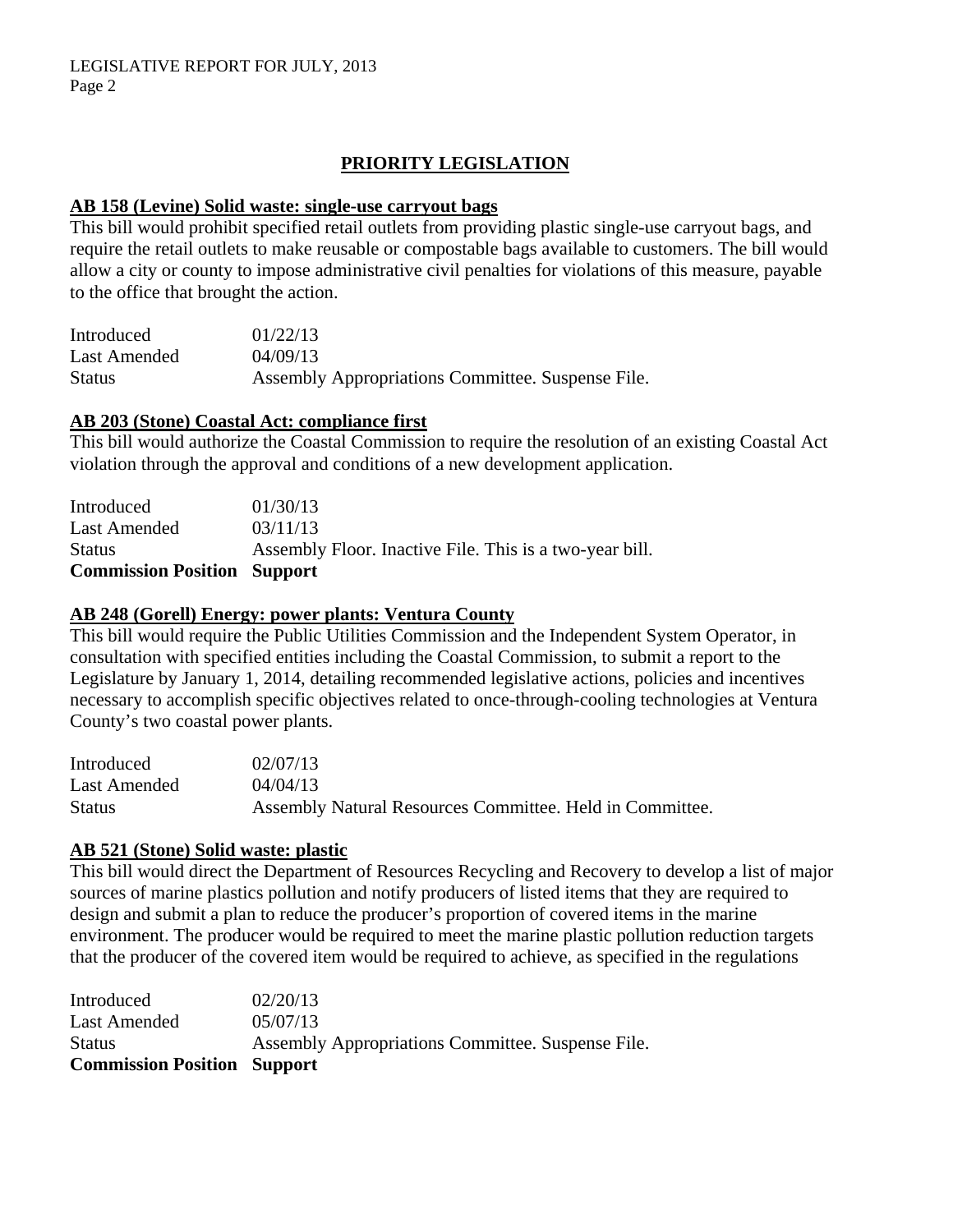# **AB 551 (Ting) Local government: Urban Agricultural Incentive Zones**

This bill would allow a county to establish by ordinance an "Urban Agriculture Incentive Zone" for the purpose of supporting urban agriculture. The bill defines Urban Agriculture Incentive Zones (UAIZ) as an area within a city, county, or city and county that is comprised of individual properties designated by the county as an agricultural preserve for farming. The bill would allow a county to enter into voluntary enforceable agreements with landowners for the use of lands for small-scale agriculture. Contracts are required to have a term of at least 10 years and the land must be at least one tenth of an acre in size.

| Introduced    | 02/20/13                                              |
|---------------|-------------------------------------------------------|
| Last amended  | 06/25/13                                              |
| <b>Status</b> | Senate Government Organization and Finance Committee. |

## **AB 691 (Muratsuchi) State lands: granted trust lands: sea level rise**

This bill would require a local trustee whose gross public trust annul revenues average \$250,000 annually to prepare an assessment describing how it proposes to address sea level rise on state tidelands. The report would be submitted to the State Lands Commission by July 1, 2019.

| Introduced    | 02/21/13                            |
|---------------|-------------------------------------|
| Last Amended  | 04/22/13                            |
| <b>Status</b> | Senate Natural Resources Committee. |

### **AB 727 (Stone) Public trust lands: dredging**

This bill would require a grantee of public trust tidelands to notify the State Lands Commission, in writing, if the grantee intends to undertake dredging activities, and provide specified information regarding the project. The State Lands Commission would make a determination whether or not the proposal requires a subsequent lease.

| Introduced    | 02/21/13      |
|---------------|---------------|
| Last Amended  | 06/18/13      |
| <b>Status</b> | Senate Floor. |

### **AB 754 (Muratsuchi) Income taxes: voluntary contributions: California Beach and Coastal Enhancement Account**

This bill would authorize California state taxpayers to make a voluntary contribution in excess of their tax liability to the California Beach and Coastal Enhancement Account, to augment the Coastal Commission's Whale Tail Grants Program. Amendments of 5/20 change the name of the fund on the tax forms to *"Protect our Coast and Oceans Fund."* 

| <b>Commission Position Support</b> |                                        |
|------------------------------------|----------------------------------------|
| <b>Status</b>                      | <b>Senate Appropriations Committee</b> |
| Last Amended                       | 05/20/13                               |
| Introduced                         | 02/22/13                               |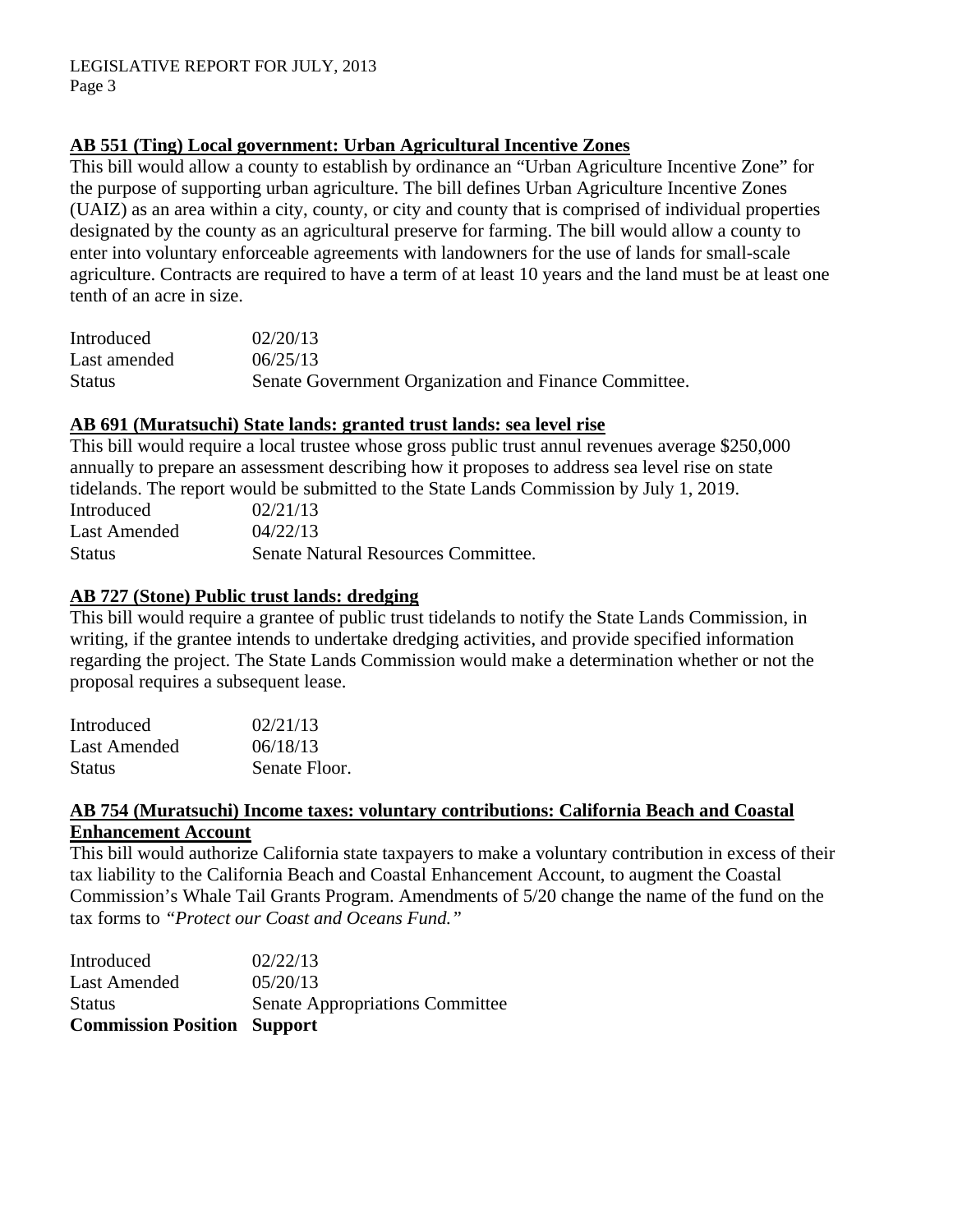## **AB 881 (Chesbro) Oil spill prevention and administrative fee**

This bill would increase the existing \$0.08 fee on barrels of crude oil or petroleum products landed at a marine terminal, eliminate the sunset on the existing fee of \$0.065, allow the OSPR Administrator to adjust the fee annually based on the California Consumer Price Index, and transfer up to \$2,000,000 from fees collected to the Oiled Wildlife Care Network. The provisions of this section would take effect January 1, 2015. *Amendments of June 18 reduce the cap from \$0.08 to \$0.07.* 

Introduced 02/22/13 Last Amended  $06/18/13$ Status Senate Environmental Quality Committee **Commission Position Support** 

### **AB 976 (Atkins) Coastal resources**

This bill would authorize the Commission to impose administrative penalties for violations of the Coastal Act. Amendments of 5/28 specify that all funds collected under this provision shall be deposited into the Violation Remediation Account, and that the Commission's administrative penalty authority shall sunset after a period of three years.

| <b>Commission Position Support</b> |
|------------------------------------|
| Senate Judiciary Committee         |
| 05/28/13                           |
| 02/22/13                           |
|                                    |

#### **AB 1142 (Bloom) State beaches and parks: smoking ban**

This bill would make it an infraction to smoke a tobacco product on a state coastal beach or in a unit of the state park system.

| Introduced   | 02/22/13                 |
|--------------|--------------------------|
| Last Amended | 03/21/13                 |
| Status       | Assembly G.O. Committee. |

#### **AB 1223 (Stone) Safe Drinking Water Act**

This is a spot bill.

| Introduced | 02/22/13                        |
|------------|---------------------------------|
| Status     | <b>Assembly Rules Committee</b> |

#### **SB 40 (Pavley) Safe, Clean, and Reliable Drinking Water Act of 2012**

This bill declares that it is the intent of the Legislature to amend the Safe, Clean, and Reliable Drinking Water Act of 2012 for the purpose of reducing and potentially refocusing the \$11,140,000,000 bond.

| Introduced    | 12/10/12                                            |
|---------------|-----------------------------------------------------|
| Last Amended  | 01/17/13                                            |
| <b>Status</b> | <b>Senate Natural Resources and Water Committee</b> |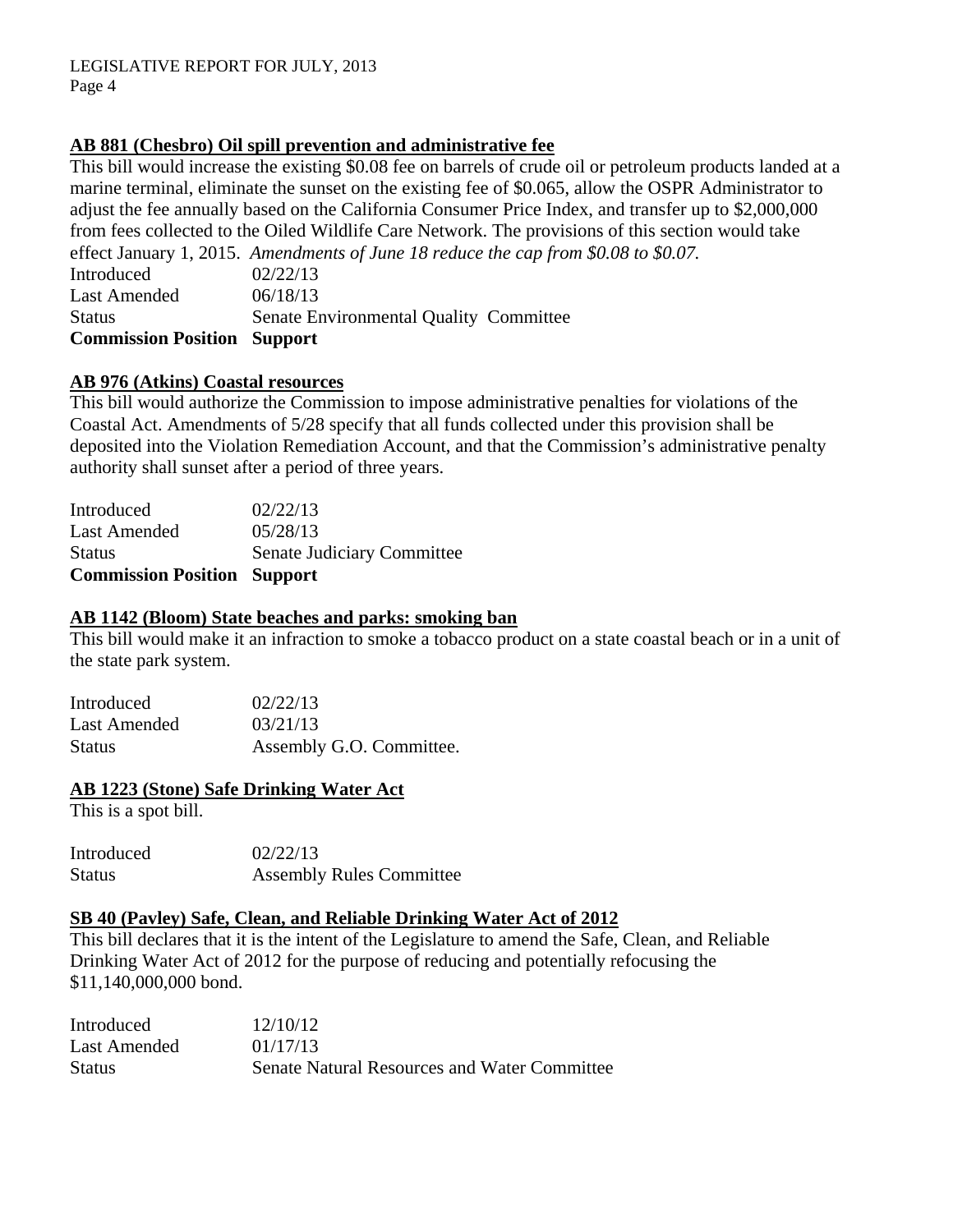## **SB 241 (Evans) Oil Severance Tax Law**

This bill would impose a severance tax of 9.9% of the gross value of each barrel of oil extracted from California after January 1, 2014, for deposit into the Oil Severance Fund, which this bill creates. The Department of Conservation would allocate those revenues to the UC Regents, the California State University Trustees, the Board of Governors for the Community Colleges, and the Department of Parks and Recreation.

| Introduced    | 05/07/13                                        |
|---------------|-------------------------------------------------|
| <b>Status</b> | Senate Appropriations Committee. Suspense File. |

#### **SB 257 (Hancock) Coastal resources: physical adaptations to climate change**

This bill states that it is the intent of the Legislature to enact legislation to address coastal physical adaptations to climate change.

| Introduced    | 02/13/13                      |
|---------------|-------------------------------|
| <b>Status</b> | <b>Senate Rules Committee</b> |

#### **SB 279 (Hancock) San Francisco Bay Restoration Authority**

This bill would amend Government Code to clarify the San Francisco Bay Restoration Authority's (SFBRA) ability to provide uniform ballot measures across nine counties within the SFBRA's jurisdiction. It would clarify governing law and the ballot process by specifying who prepares ballot material, how the materials are to be prepared, and where the measure will appear on the ballot to ensure uniformity across counties.

Introduced 02/20/13 Last Amended  $0.5/15/13$ Status Senate Governance and Finance Committee

#### **SB 387 (Wright) Coastal resources: once through cooling**

This bill would require the State Water Resources Control Board to authorize once-through-cooling systems for existing power plant facilities, consistent with federal laws and regulations.

Introduced 02/20/13 Status Environmental Quality Committee. Hearing cancelled at request of author.

#### **SB 418 (Jackson) Nuclear Energy Planning and Responsibility Act**

This bill would require the PUC to require an applicant for relicensing a nuclear power generating facility submit a detailed study of the full needs and costs of relicensing to assess cost effectiveness of continued operation.

| Introduced            | 02/20/13                        |
|-----------------------|---------------------------------|
| <b>Last Amendment</b> | 06/26/13                        |
| <b>Status</b>         | <b>Assembly Rules Committee</b> |